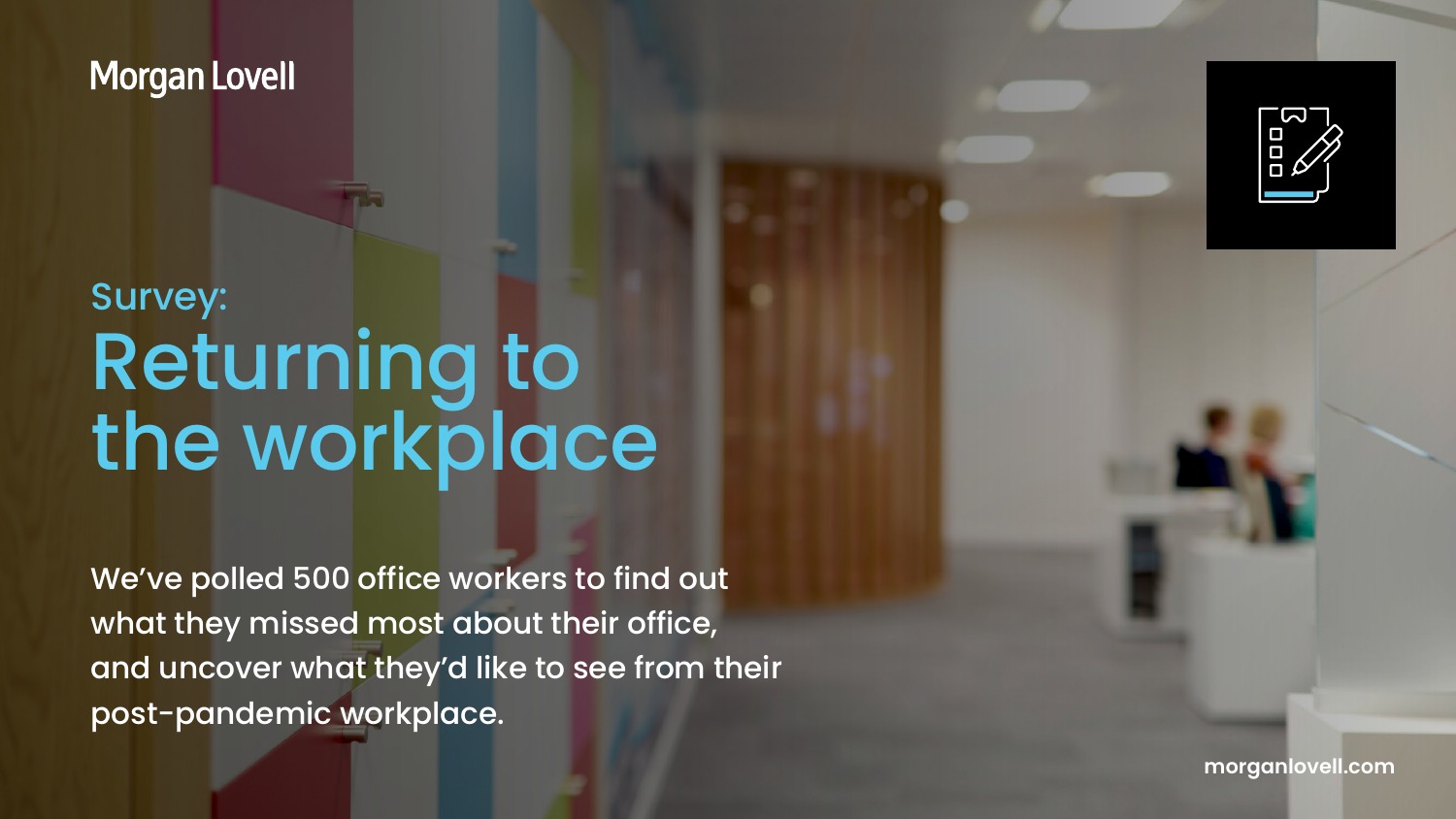Social contact (67%) and the chance to collaborate with colleagues (34%) are the two key things that office workers have missed most over the past few months of working from home, with a quiet space to concentrate being a close third (28%). Good IT infrastructure including WiFi was also important (cited by 24% of respondents) as was the workplace's ergonomic set-up – mentioned by 23% of people. Less important were the office facilities (including café, kitchen and gym) (21%), the variety of work settings (18%) and the surrounding area (11%).

While both sexes had the same top three preferences, the number of men missing the opportunity to collaborate with colleagues and craving a quiet space to work

was much higher than women – 41% against 29% on collaboration and 32% against 25% for quiet space. Women tended to miss the ergonomic set up and variety of work settings more.

There were also some differences between the age groups. A quieter space to work, for example, was missed more by younger people and becomes steadily less important as people get older perhaps because more mature people may have a dedicated work area at home. A workplace's facilities – such as gym and café – was missed more by younger people than their older colleagues.

### What do you miss most about the office?

# The findings

Social contact (67%) was missed most by office workers working from home.

| 67%                                                 |
|-----------------------------------------------------|
| The social contact                                  |
| 34%                                                 |
| The ability to collaborate easily                   |
| 28%                                                 |
| A quiet space to concentrate                        |
| 24%                                                 |
| IT infrastructure (good WiFi, printer, photocopier) |
| 23%                                                 |
| The ergonomic setup (desk, chair, screens)          |
| <b>21%</b>                                          |
| The facilities (café, kitchen space, gym)           |
| <b>18%</b>                                          |
| The variety of work settings                        |
| <b>11%</b>                                          |
| The surrounding area                                |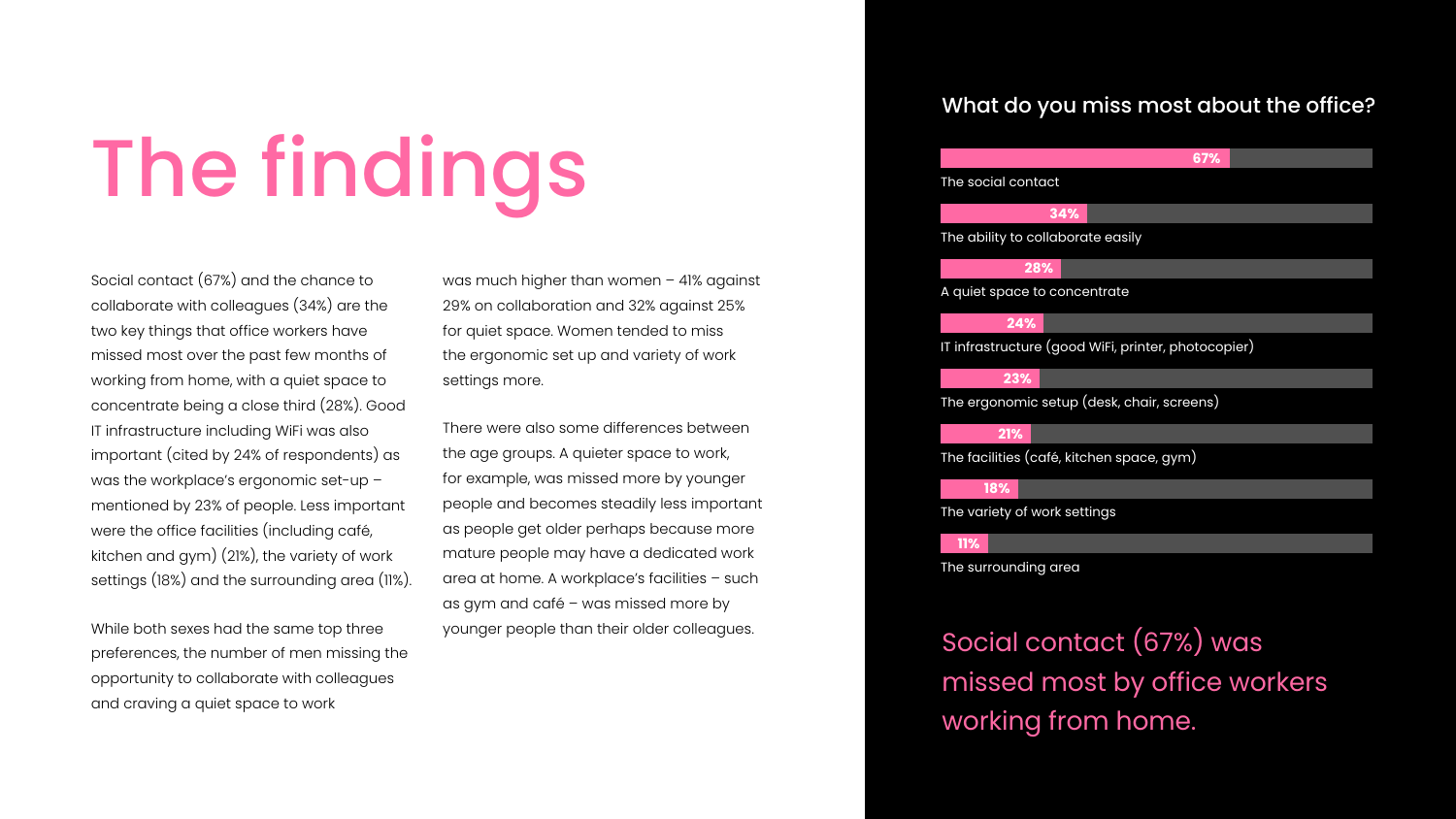Despite missing the office, more than 90% of the office workers we polled, would like to retain some element of home working in the future. However the office remains the place they want to spend the majority of their working time with 69% wanting to work in the office at least three to four days a week. The data also suggested that the older the office worker, the keener they are to work from home more. This is possibly because they have the benefit of a dedicated home work space and perhaps because of concern over being more susceptible to the virus.

How often would you like to work from home in the future?

More than 90% would like to retain some element of working from home.

| 10%                 |     |  |  |  |
|---------------------|-----|--|--|--|
| <b>Never</b>        |     |  |  |  |
| 23%                 |     |  |  |  |
| A few times a month |     |  |  |  |
|                     | 36% |  |  |  |
| 1-2 days a week     |     |  |  |  |
| 17%                 |     |  |  |  |
| 3-4 days a week     |     |  |  |  |
| 14%                 |     |  |  |  |
| Always              |     |  |  |  |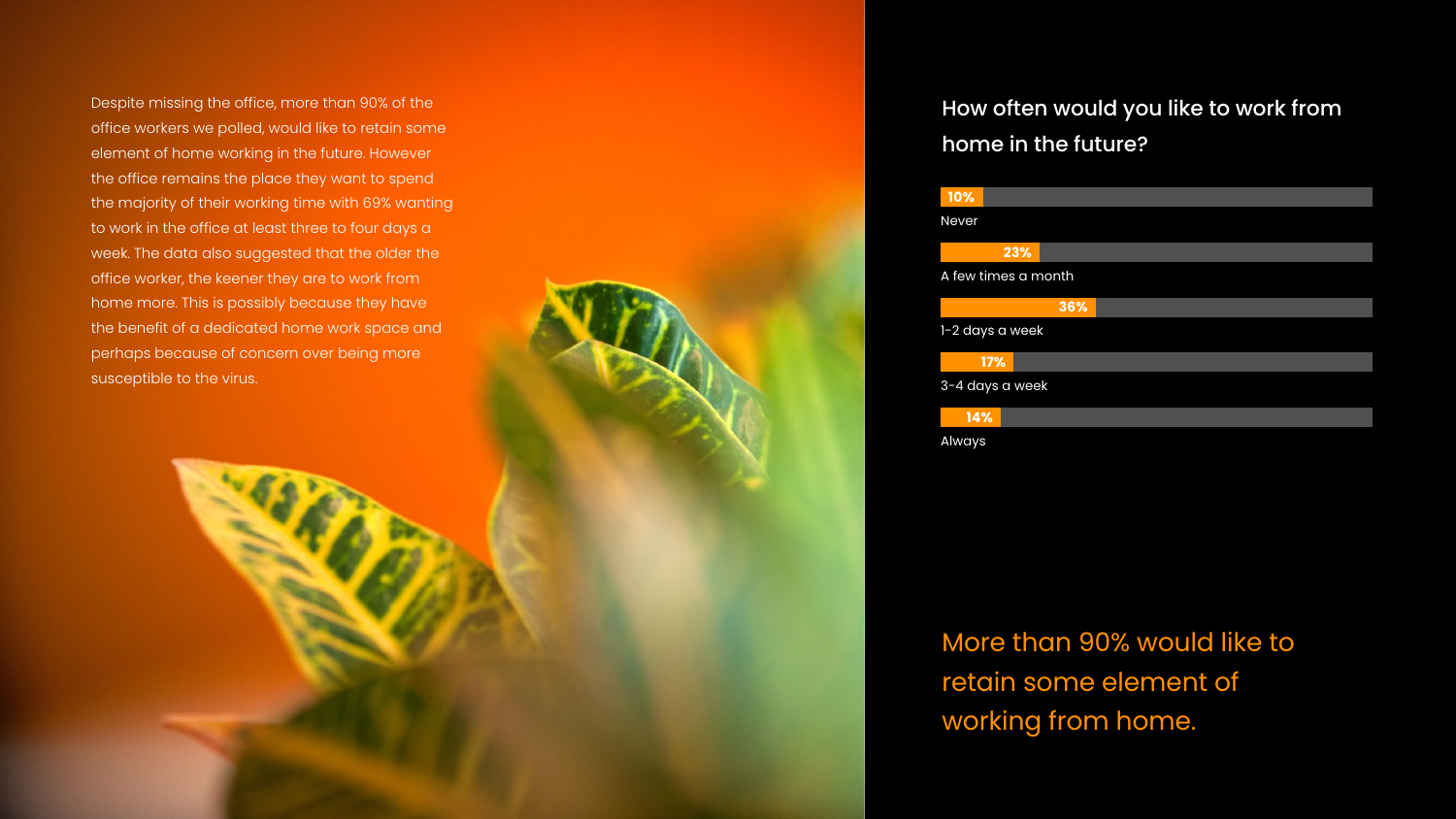When asked how people wanted to see their office change post-pandemic, just 14% wanted the office closed for the longterm so people could work safely remotely, reflecting confidence in organisations to make the workplace safe to use. The majority (30%) wanted the office to remain virtually the same but with reduced density while almost a fifth wanted no changes made at all. Fundamentally repurposing the workplace to make it more of a collaborative hub received only 12% of votes. Other suggestions respondents offered included more partitions and a reduction in open plan; more outdoor offices; and less equipment sharing.

The older the person, the far more likely they are to want their office closed for the longterm and people allowed to work remotely – 23% of those 45 and above wanted the office closed compared to 12% of 18-24 year olds. There was little difference between the sexes although men were more likely to want the office to remain the same, while women had a greater preference than men for some desks being replaced with new work settings for collaboration and focused work.

- 
- 
- 
- 
- 
- 
- 
- 
- 
- 

### How do you want to see your workplace change post-pandemic?

## The majority (30%) wanted the office to remain virtually the same but with reduced density.

I want the office to remain virtually the same but with reduced density

I want the office to remain exactly the same

I want the office to be closed completely so all staff can work safely remotely

I want some desks replaced with new work settings for collaboration and focused work

I want the office to be completely repurposed as more of a collaborative hub

#### **30%**

#### **19%**

#### **14%**

#### **13%**

#### **12%**

I want the office to remain virtually the same but with reduced options for collaboration



#### **10%**